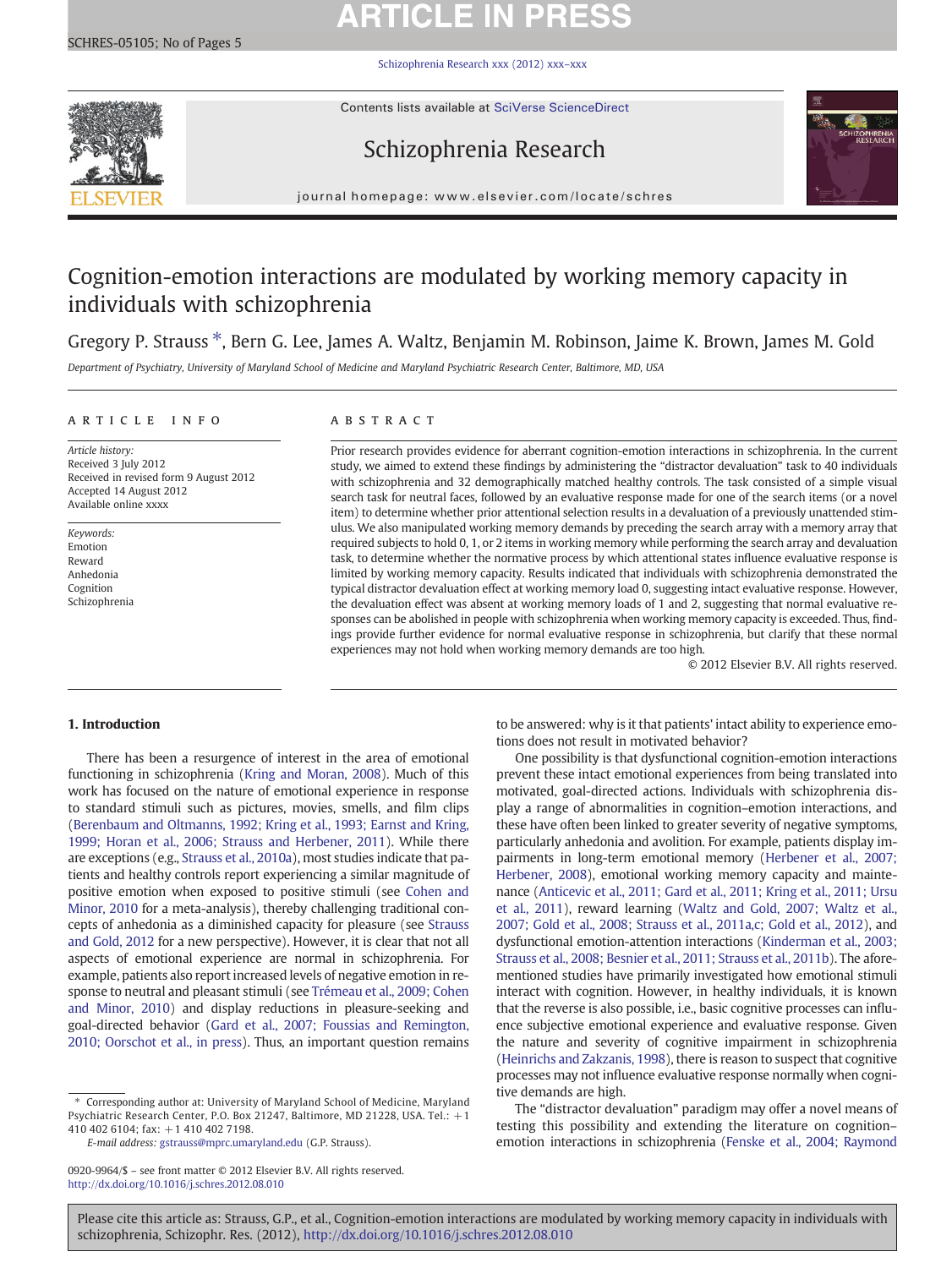2 G.P. Strauss et al. / Schizophrenia Research xxx (2012) xxx–xxx

[et al., 2005; Goolsby et al., 2009](#page-4-0)). In this task, participants perform two procedures. First, they are asked to complete a simple attentional visual search task (e.g., two faces are presented on the screen, one male and one female, which are tinted in red or blue hue. Participants are given the task of identifying the color in which the male faces, the search target, are tinted). Then, on a subsequent screen, they make an evaluative response in relation to one of the search items (or a novel item) to determine whether prior attentional selection results in differences in evaluative response to the previously attended or unattended stimulus (e.g., subjects see a single neutral face that was either a target in the search array or a novel face and rate it on trustworthiness using a 1–9 scale). Studies using this paradigm consistently indicate that this attentional selection manipulation influences subsequent evaluative responses, whereby healthy people devalue (i.e., give lower ratings) stimuli that they have been led to ignore (i.e., distractors) on the basis of task instructions relative to stimuli that have been subjected to selective attention (i.e., targets).

An inhibition-based theory has been applied to explain this effect. When multiple stimuli are in competition for selective attention, inhibitory processes are enacted and then associated with the mental representation of the stimuli that were unattended ([Raymond et al., 2003;](#page-4-0) [Tipper et al., 2003; Kessler and Tipper, 2004](#page-4-0)). When an unattended stimulus is subsequently presented, the inhibitory processes are re-evoked, causing the unattended stimulus to be emotionally devalued relative to an attended target. Interestingly, the distractor devaluation effect is modulated by working memory, such that healthy subjects show devaluation in the absence of working memory demands and when demands are low to moderate, but fail to show devaluation at higher loads when capacity is exceeded [\(Goolsby et al., 2009](#page-4-0)). This has been explained by the fact that at higher loads, processing capacity is fully engaged by the central task, which prevents resources from being devoted to the inhibitory processing that produces the devaluation effect. Thus, attentional selection implicitly influences evaluative response, but this influence may be diminished when working memory demands are too high.

In the current study, we employed the distractor devaluation paradigm to examine cognition-emotion interactions in schizophrenia, and manipulated working memory load to determine whether working memory capacity differentially influences evaluative response in patients relative to controls. We hypothesized that patients would show normal distractor devaluation in the absence of working memory demands (i.e., lower ratings for prior distractors relative to targets), but expected patients to fail to show devaluation at higher loads. Such a pattern of findings would suggest that evaluative processes are normal in people with schizophrenia, but interact with other cognitive deficits and break down under cognitively demanding situations.

### 2. Methods and materials

## 2.1. Participants

Participants included 40 patients meeting DSM-IV criteria for Schizophrenia (SZ) and 32 Healthy Controls (CN). Persons with Schizophrenia were recruited through the Outpatient Research Program at the Maryland Psychiatric Research Center, and evaluated during a period of clinical stability evinced by no changes in medication type or dosage for a period greater than or equal to four weeks. Consensus diagnosis was established via a best-estimate approach based upon multiple interviews and a detailed psychiatric history. This diagnosis was subsequently confirmed using the Structured Clinical Interview for DSM-IV (SCID). All SZ participants were taking antipsychotic medication at the time of treatment (see Table 1 note).

Control subjects were recruited by means of random digit dialing, word-of-mouth among recruited participants, and through the use of newspaper advertisements. Controls had no current Axis I or II diagnoses as established by the SCID [\(First et al., 1997](#page-4-0)) and SID-P [\(Pfohl et al.,](#page-4-0) [1997\)](#page-4-0), no family history of psychosis, and were not taking psychotropic

#### Table 1

Demographic and clinical characteristics of controls (CN) and persons with Schizophrenia (SZ).

|                                 | <b>CN</b><br>$(n=32)$ | SZ<br>$(n=40)$ |
|---------------------------------|-----------------------|----------------|
| Age                             | 40.41 (10.14)         | 40.17 (10.41)  |
| Parental education              | 13.31 (1.91)          | 13.6(2.53)     |
| WASI estimated IQ               | 114.25 (11.50)        | 92 (13.29)     |
| <b>WTAR SS</b>                  | 108.94 (12.04)        | 94.85 (14.48)  |
| $%$ male<br>Ethnicity           | 62.5                  | 57.5           |
| American Indian/Alaskan native  | 0.0%                  | 2.50%          |
| Black/African American          | 37.50%                | 37.50%         |
| Mixed race                      | 3.10%                 | 0.0%           |
| White<br><b>MATRICS</b> battery | 59.40%                | 60.00%         |
| Processing speed                | 54.16 (8.47)          | 34.28 (12.94)  |
| Working memory                  | 50.03 (9.72)          | 35.69 (10.71)  |
| Verbal learning                 | 53.47 (12.19)         | 36.08 (10.41)  |
| Visual learning                 | 47.88 (11.32)         | 30.82 (14.04)  |
| Social cognition                | 56.41 (7.80)          | 38.85 (11.51)  |
| Attention/vigilance             | 53.53 (8.20)          | 38.58 (11.87)  |
| Reasoning/problem solving       | 53.34 (9.89)          | 40.73 (10.50)  |
| Overall                         | 54.09 (9.32)          | 28.5 (13.14)   |

Note. WASI Estimated  $IO = Wechsler Abbreviated Scale of Intelligence full-scale estimated$ IQ; WTAR SS = Wechsler Test of Adult Reading (WTAR) scaled score. Patients were prescribed various antipsychotic medications, either alone (clozapine:  $n=15$ ; risperidone:  $n=6$ ; olanzapine:  $n=4$ ; fluphenazine:  $n=3$ ; aripiprazole:  $n=1$ ; haloperidol:  $n=1$ ; quetiapine:  $n=1$ ; thiothixene:  $n=1$ ; ziprasidone:  $n=1$ ) or in combination with another antipsychotic (risperidone and clozapine:  $n=2$ ; aripiprazole and haloperidol:  $n=1$ ; olanzapine and clozapine:  $n=1$ ; paliperidone and qutiapine:  $n=1$ ; clozapine and aripiprazole:  $n=1$ ; olanzapine and risperidone:  $n=1$ ).

medications. All participants denied a history of significant neurological injury or disease, and significant medical or substance use disorders within the last six months. Participants were routinely screened for substance use by means of urine toxicology upon admission to the subject pool, and in any instance where substance use was suspected. All participants provided informed consent for a protocol approved by the University of Maryland Institutional Review Board.

Controls and SZ participants did not significantly differ in age:  $F(1,72)=0.01$ ,  $p=0.93$ , parental education:  $F(1,72)=0.29$ ,  $p=0.60$ , gender:  $X^2$  (1,72) = 0.19,  $p = 0.67$ , or ethnicity:  $X^2$  (3,72) = 2.05,  $p=0.56$ . Patients had lower Wechsler Abbreviated Scale of Intelligence (WASI) estimated full-scale intelligence quotients,  $F(1,72) = 56.10$ ,  $p$ <0.001, and lower scores on all MATRICS battery composite scores (all  $ps > 0.001$ ) (see Table 1).

## 2.2. Distractor devaluation task

In the Distractor Devaluation task, participants were asked to complete three primary procedures per trial: working memory encoding and recall, visual search, and evaluative response (see [Fig. 1](#page-2-0) for sample trial sequence). Each trial began with a 2000 ms working memory array, which was to be remembered by the participant. Images included in the working memory array were a neutral grayscale male face, a neutral grayscale female face, or a placeholder. Placeholders were created by scrambling grayscale facial images into a  $20 \times 20$  grid (see [Fig. 1](#page-2-0) for an example). In conditions where working memory load was high (WM-2 conditions) both images were faces. In moderate memory load conditions (WM-1) one image was a face and the other a placeholder. In conditions without working memory load (WM-0) both images were placeholders (see [Fig. 1](#page-2-0)). The working memory array was followed by a 1000 ms retention interval during which a blank screen was displayed. Then a search display appeared, consisting of two faces, one male and one female, which were presented in different hue for 300 ms. Participants were asked to make a dichotomous judgment and identify whether a male or the female face (gender pre-specified) was presented in blue or red tint, as quickly and accurately as possible via button press. The to-be-identified gender remained constant within the experimental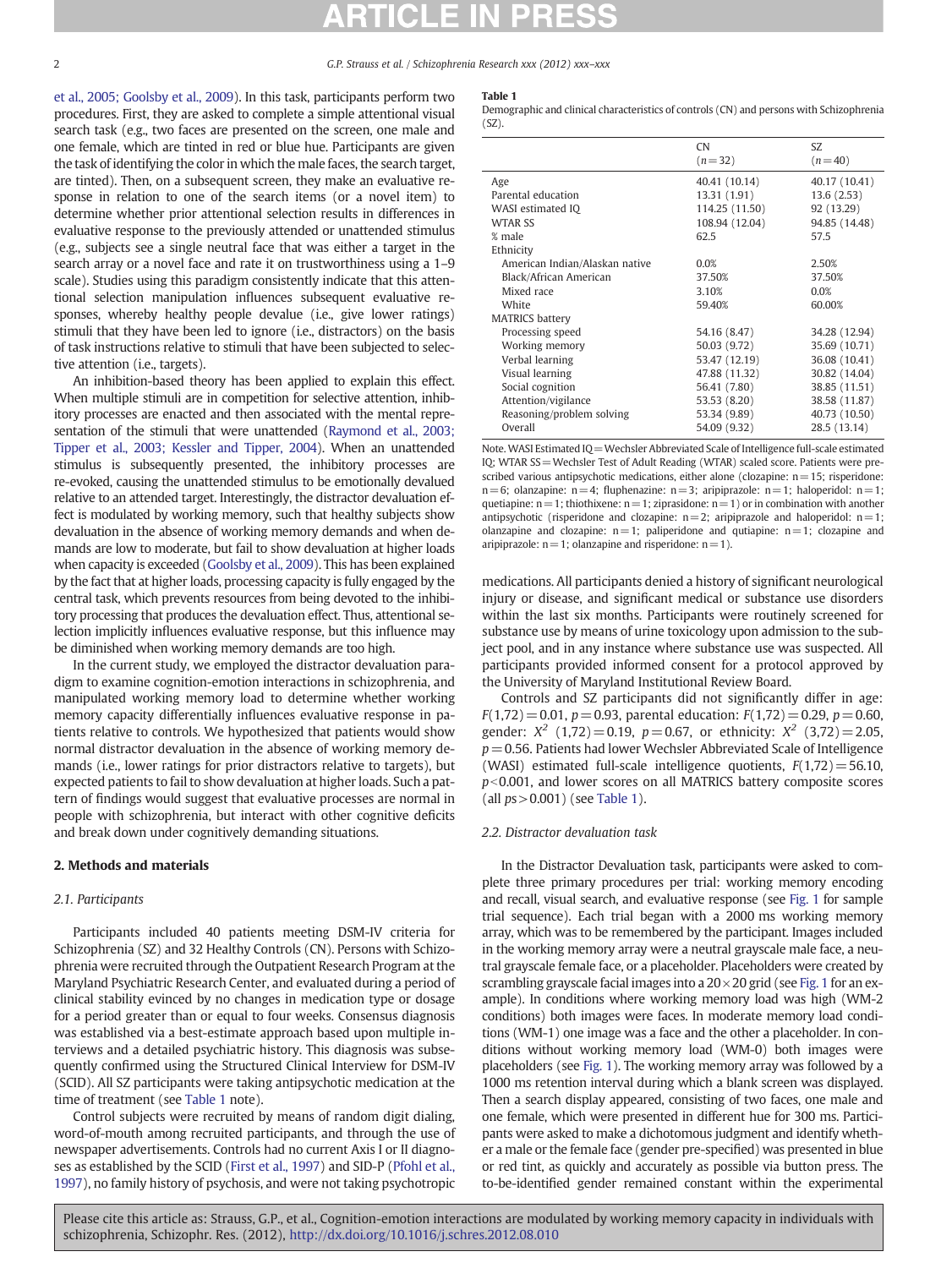G.P. Strauss et al. / Schizophrenia Research xxx (2012) xxx–xxx 3

<span id="page-2-0"></span>

Fig. 1. Diagram of distractor devaluation trial sequence.

block, and there were two experimental blocks presented. The order of the pre-specified target gender was randomized across participants. Following the search array, there was a blank screen for 1350 ms, followed by an evaluative response phase, where participants rated a single grey-scale face that appeared for 450 ms. Similar to prior distractor devaluation experiments (e.g., [Raymond et al., 2003; Goolsby et al., 2009](#page-4-0)), the evaluative response was a judgment of facial trustworthiness on a 1–9 Likert-type scale (1 = not at all trustworthy; 9 = extremely trustworthy). The image to be rated was either the prior target image (the image of the appropriate gender to the task), a prior distractor image, or a novel image not previously presented. Evaluative response was the critical dependent variable used to evaluate the distractor devaluation effect when analyzed in conjunction with prior stimulus type. After the evaluative response, participants then completed the working memory array retention test, where they were presented with two grayscale images that were either identical to or different from the images they were asked to remember at the beginning of the trial. The response prompt asked them to indicate whether or not the set on the screen was identical to the first set of images at the beginning of the trial.

Stimuli were grayscale images of faces (50% female) taken from the Progressive Aging stimulus set ([Minear and Park, 2004](#page-4-0)). Two pictures  $(4.1\degree \times 6.0\degree$  of visual angle each), positioned 2.7° to the left and right of fixation, comprised each test array. All faces were presented with neutral expressions and visible hair.

# 2.3. Procedure

The distractor devaluation task was given as part of a larger battery of reward learning measures. Patients also completed a clinical interview after which the Brief Psychiatric Rating Scale (BPRS; [Overall](#page-4-0) [and Gorham, 1962](#page-4-0)) and the Brief Negative Symptom Scale (BNSS; [Kirkpatrick et al., 2011\)](#page-4-0) were rated. The MATRICS Cognitive Consensus Battery (MCCB) [\(Green et al., 2004\)](#page-4-0) was administered to index neuropsychological functioning.

# 3. Results

We first examined basic task performance by comparing SZ and CN participants on search array performance, working memory array accuracy, and evaluative response (see [Table 2](#page-3-0)). One-way ANOVAs indicated that patients were significantly less accurate than controls with regard to search array performance, F  $(1, 71) = 21.52$ ,  $p < 0.001$ , and total WM recall array performance (i.e., collapsing across loads), F  $(1, 71)$  = 20.12,  $p<$  001. Patients were also significantly less accurate than CN at WM Load 0, F  $(1, 71) = 4.43$ ,  $p = 0.039$ , WM Load 1, F  $(1, 71) = 15.11$ ,  $p<0.001$  and WM Load 2, F (1, 71) = 36.03,  $p<0.001$ . However, SZ and CN did not differ on global evaluative ratings (i.e., collapsing across WM load and target condition), F  $(1, 71) = 0.25$ ,  $p = 0.62$ . Thus, as would be expected, patients showed basic neurocognitive deficits, as indicated by poorer working memory and search array performance.

Two sets of analyses were conducted to evaluate the effects of attentional selection and working memory load on evaluative response. First,



Fig. 2. Distractor devaluation performance in individuals with schizophrenia and controls.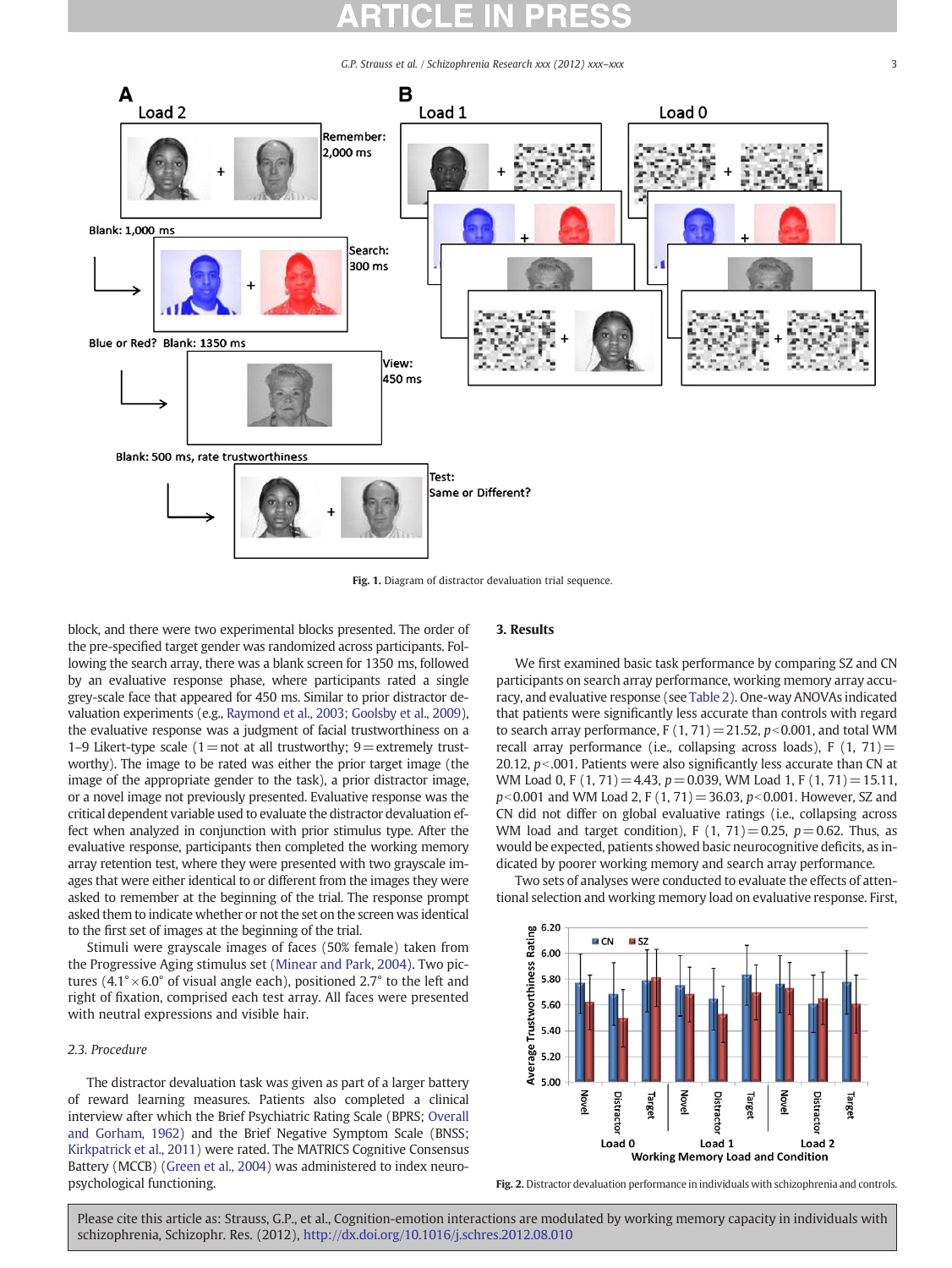<span id="page-3-0"></span>Table 2 Descriptive statistics for search array and recall array performance in SZ and CN.

|                                                                                                                           | SZ.<br>$(N = 40)$                                       | <b>CN</b><br>$(N = 32)$                                  | <b>Test Statistic</b>                                                                | p-value                                                                       |
|---------------------------------------------------------------------------------------------------------------------------|---------------------------------------------------------|----------------------------------------------------------|--------------------------------------------------------------------------------------|-------------------------------------------------------------------------------|
| Search array accuracy<br>Recall array accuracy<br>WM0 accuracy<br>WM1 accuracy<br>WM2 accuracy<br>Overall trustworthiness | 88.9%<br>71.4%<br>75.7%<br>73.7%<br>66.9%<br>5.61(1.31) | 96.2%<br>87.2%<br>87.9%<br>88.5%<br>85.6%<br>5.76 (1.07) | $F = 21.52$<br>$F = 20.12$<br>$F = 4.43$<br>$F = 15.11$<br>$F = 36.03$<br>$F = 0.25$ | p < 0.001<br>p < 0.001<br>$p = 0.039$<br>p < 0.001<br>p < 0.001<br>$p = 0.62$ |

a 2 group (SZ, CN) $\times$ 3 condition (novel, prior target, prior distractor)  $\times$ 3 working memory load (WM 0, WM 1, WM 2) repeated measures ANOVA was conducted. There was a significant main effect for condition, F  $(2, 65) = 4.46$ ,  $p = 0.01$ ; however, the between-subjects effect of Group, F (1, 66) = 0.09,  $p = 0.77$ , the within-subjects effect of WM Load, F (1.734, 65) = 0.01,  $p=0.98$ , condition  $\times$  group interaction, F (2, 65) = 0.01, p = 0.99, WM load × group interaction, F (2, 65) = 0.25,  $p = 0.78$ , condition × WM load interaction, F (3.529, 65) = 0.65,  $p=0.61$ , and condition×WM load×group interaction, F (2, 65) = 0.94,  $p = 0.44$ , were all nonsignificant.

Second, to directly test the hypothesized distractor devaluation effect at different WM loads, we conducted a series of within-group paired samples t-tests. In the CN group, there was evidence for devaluing distractors relative to targets at the WM Load 1 condition, t (1, 30) = −2.17,  $p = 0.04$ , and a trend at the WM Load 2 condition, t (1, 31) = −1.86,  $p$  = 0.07, though their distractor and target ratings did not significantly differ at WM Load 0, t  $(1, 30) = -0.79$ ,  $p = 0.44$ . SZ devalued distractors relative to targets only at WM Load 0, t (1,  $37)$  = −2.032, p<0.05 and did not devalue distractors more than targets at WM Load 1, t  $(1, 40) = -0.52$ ,  $p = 0.610$ , or WM Load 2, t (1, 40) =  $-0.305$ , p = 0.76. Paired-samples t-tests were also used to compare response differences between novel and distractor stimuli in the same fashion as above; no significant effects were observed for these within group contrasts in either group at any of the WM loads [\(Fig. 2\)](#page-2-0).

To examine distractor devaluation effects independent of WM load, we also conducted paired-samples t-tests on prior target vs. distractor stimuli and novel vs. distractor stimuli for each group (i.e., collapsing across WM loads). CN devalued distractors relative to targets, t  $(1, 31) = 2.12$ ,  $p < 0.05$ ; however, there was no difference between novel and distractor ratings, t  $(1, 31) = 1.75$ ,  $p = 0.09$ . In SZ patients, there was no significant difference between distractor and target stimuli, t  $(1, 39) = 1.39$ ,  $p = 0.18$ , or novel and distractor stimuli, t  $(1, 39) = 1.81$ ,  $p = 0.08$ .

Difference scores were calculated (distractor rating−target rating) to examine the relationship between distractor devaluation and measures of symptom ratings and neuropsychological functioning. At all 3 working memory loads, devaluation scores were not significantly correlated with BPRS scores (positive, disorganized, negative, total), BNSS total or subscale scores, or MATRICS neuropsychological domain scores.

### 4. Discussion

As hypothesized, individuals with schizophrenia demonstrated the typical pattern of evaluative response in the distractor devaluation task at the working memory load 0 condition. This suggests that attentional selection implicitly influences evaluative processes in a normal way in people with schizophrenia when working memory demands are absent. According to [Raymond et al. \(2003\)](#page-4-0), the distractor devaluation effect can be explained via an inhibition-based account of the influence of attention on evaluative response. Essentially, when a stimulus inappropriate for the goals of attentional selection (i.e., distractor) competes for control over selection, inhibitory attentional processes are applied and associated with the mental representation of that stimulus [\(Tipper et al., 2003; Kessler and Tipper, 2004\)](#page-4-0). Subsequently, when the stimulus that was not subject to attentional selection is presented again, this inhibition is reapplied, leading to devaluation of that stimulus relative to an attended target. Given this interpretation, one would conclude that attention influences evaluative response normally in people with schizophrenia in visual search situations where inhibition has been applied. Interestingly, this only appears to be the case when working memory demands are absent. Our findings indicated that although controls demonstrated distractor devaluation even at working memory loads of 1 and 2 (trend-level effect), patients did not devalue distractors more so than targets under load 1 or 2 conditions.

A limitation of our results is that the CN group did not show a statistically robust devaluation of distractors relative to targets atWM Load 0, although the pattern of results was in the predicted direction based upon prior literature. This may have occurred because task parameters were modified from what is commonly used in the basic cognitive neuroscience literature, such that the search array (200 vs 300 ms), evaluative display (300 vs 450 ms), and durations between these displays (1130 vs 1350 ms) were longer. This was done to make the task more valid in patients; however, the result of this modification may have been to cause the WM Load 0 condition to become less cognitively demanding for controls, thereby reducing the magnitude of their devaluation effect at Load 0. Controls did not show systematically lower accuracy in the recall array across loads 0–2, suggesting that the load manipulation was less effective than what was observed by [Goolsby](#page-4-0) [et al. \(2009\).](#page-4-0) Thus, in terms of cognitive demand, WM load 1 in the current study may have been more akin to WM Load 0 in basic neuroscience studies [\(Goolsby et al., 2009](#page-4-0)) for our controls.

A second limitation is that we did not account for basic face perception deficits that are known to affect people with schizophrenia [\(Kohler](#page-4-0) [and Brennan, 2004; Strauss et al., 2010b](#page-4-0)). It is therefore unclear whether these deficits contributed to the lack of devaluation at loads 1 and 2 when other cognitive demands were high. Furthermore, the trustworthiness judgments made in the current study are different from the valence and arousal ratings typically made in response to affective stimuli; future studies could extend these findings by having subjects report their subjective feelings to evaluative stimuli. Despite these limitations, these findings are consistent with the notion that cognition-emotion interactions may be abnormal in schizophrenia.

The current findings extend the literature showing that emotional stimuli may not interact with cognitive processes normally in schizophrenia, providing evidence that working memory capacity may interact with attentional selection to determine the extent to which inhibitory processes can promote normal evaluative responses in schizophrenia. It is likely that multiple cognitive impairments contribute to this dysfunction, including cognitive control, attentional selection, working memory, and retrieval- future studies should therefore examine the interaction between affect and multiple cognitive processes.

### Role of funding source

Research supported in part by US National Institutes of Mental Health grant R01 MH080066 to Dr. Gold.

### Contributors

Gregory P. Strauss and James M. Gold designed the study and wrote the protocol. Data collection was performed by research assistants at the Maryland Psychiatric Research Center. Statistical analysis and writing of the first draft of the manuscript was performed by Gregory P. Strauss and Bern G Lee. All authors contributed to and have approved the final manuscript.

#### Conflict of interest

The authors have no conflicts of interest to report related to this research.

#### Acknowledgements

We would like to thank the subjects who participated in the study and staff at the Maryland Psychiatric Research Center who made the completion of the study possible. We are especially thankful to staff at the Maryland Psychiatric Research Center, Jackie Kiwanuka, Sharon August, Leeka Hubzin, and Tatyana Matveeva who conducted subject recruitment and testing. We are also thankful to Jane Raymond, Kim Shapio, Steve Luck, and Michael Frank for their comments on the data and manuscript.